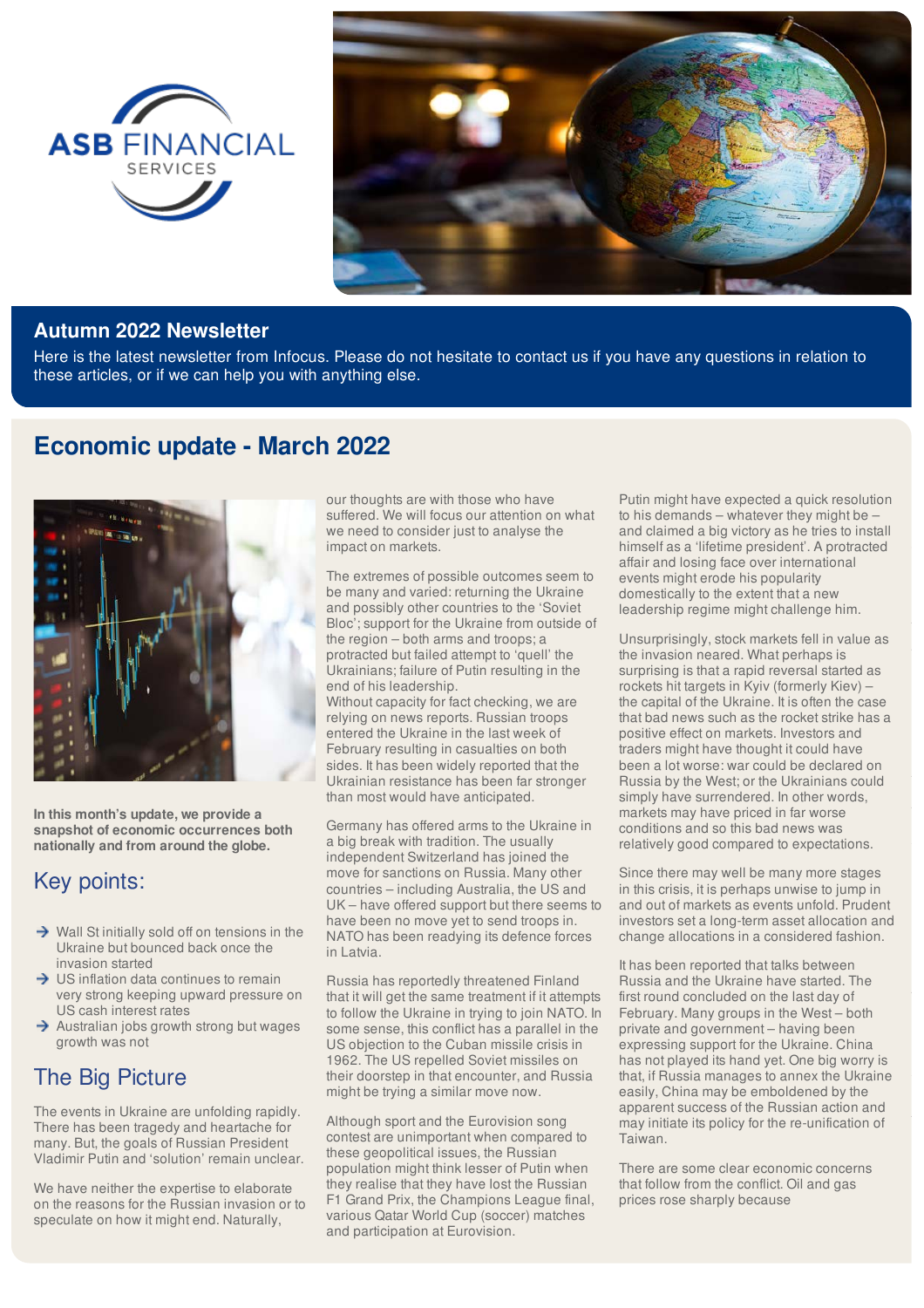# **Health insurance premium rises are here again**



**Noticed a proliferation of private health insurers parading sign-up offers in recent weeks?**

In the run-up to the annual April 1 premium rises insurers are doing their utmost to dazzle consumers with sign-up and switching incentives.

The enticements come in all shapes and sizes. This year offers include one month to six weeks cover free; waivers of some benefit waiting periods; offers of money off the cost of cover; or rewards that can be redeemed as gift cards.

Some also introduced sweeteners for policyholders who refer a friend. As with any offer take the time to read the T&Cs. Some are only attached to combined hospital and extras cover; some offers expire before April; or require payment by direct debit.

More importantly, look beyond the razzle dazzle to make sure you get the policy you really need. If you're thinking of switching or taking out private health insurance cover for the first time here are three things to consider.

### Be aware of the benefits

Hospital cover helps with some of the costs of staying in hospital while extras cover is for out-of-hospital medical treatments such as physiotherapy, optical and dental. A combined policy covers both hospital and extras.

When you're selecting a policy check the benefits, exclusions, and limits on any cover. If everyone in your family has glasses it might be a high priority to get extras cover that includes optometry, for instance.

Or you may choose a hospital policy that excludes certain services or conditions from your policy such as pregnancy and birth. Extras have limits on what you can claim. The more comprehensive the cover the higher the limits are likely to be.

## Check waiting periods

Most health funds have a waiting period before you can claim. The length of the waiting period depends on the type of treatment you receive.

When you change funds you're entitled to keep the waiting periods you've already served.

If you upgrade your cover or change to a policy with a lower excess or gap fees you are likely to have to serve a new waiting period for the difference in cover. Some two- and six-month waiting periods may be waived to encourage people to sign-up or switch.

Waiting periods for extras vary. Major dental services might have a 12 month wait and hearing aids 36 months.

You can claim a once-only waiting period exemption for mental health services.

## Know the excess or copayment

Agreeing to pay an excess if you need a hospital stay is one way to reduce your premium. An excess may apply every time you go to hospital in a year or it may be capped at a total amount if you go to hospital more than once in a year.

A co-payment or a daily excess means you agree to pay a set amount each day you are in hospital.

## Need to trim your premium?

To keep a lid on private health costs:-

- $\rightarrow$  Compare policies via privatehealth.gov.au;
- → Renew your policy before April 1;
- $\rightarrow$  Pay by direct debit;
- $\rightarrow$  Secure a corporate or a youth discount.

#### If you have any questions please don't hesitate to contact the office.



128 Fitzmaurice Street Wagga Wagga NSW 2650 Australia

Phone: 02 6921 1813 Fax: 02 6931 9800 Email: lisa@asbwagga.com.au

#### ASB Financial Services

**asbwagga.com.au**

General Advice Warning This information is of a general nature only and neither represents nor is intended to be specific advice on any particular matter. Infocus Securities Australia Pty Ltd strongly suggests that no person should act specifically on the basis of the information contained herein but should seek appropriate professional advice based upon their own personal circumstances. Although we consider the sources for this material reliable, no warranty is given and no liability is accepted for any statement or opinion or for any error or omission. If you do not wish to continue to receive future newsletters or wish to opt-out from future newsletters, send a reply email with the subject UNSUBSCRIBE. Under the terms of the Spam Act 2003, we are committed to responding to your opt-out request within 5 (five) working days.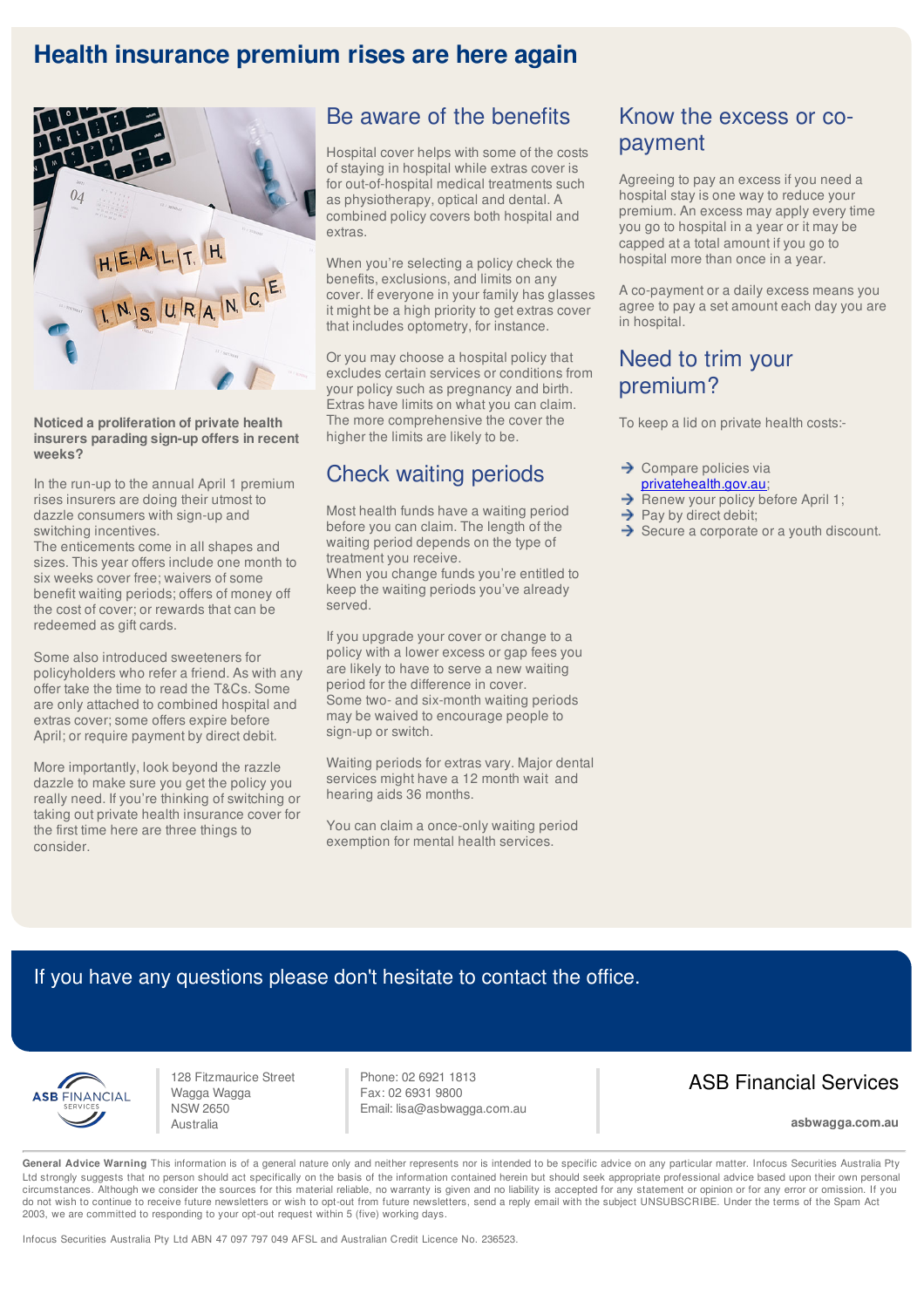## **What is inflation and what does it mean for 2022?**



**As the global economy recovered from its COVID-related lockdowns last year, there was a spike in inflation, particularly in the US.**

At the outset of 2022 the question remains whether that uptick in inflation will prove to be a temporary one or not. We all know that feeling when our dollars don't seem to stretch as far as they used to. But do we understand how inflation is calculated?

To brush up on some inflation basics, read on.

## Headline inflation rate

The most well-known measure of inflation is the Consumer Price Index (CPI). It measures the percentage change in the cost of a basket of goods and services consumed by Australian households.

The quarterly headline CPI figure is based on prices of about 100,000 items, which are grouped into 87 categories and 11 groups including housing, health, recreation and culture, insurance and financial services and communication.

The price data is collected from a wide range of sources from retailers and online services to government authorities, utilities providers, and real estate agents.

The 'basket' of goods and services and their weights in the basket is based on what households in Australia spend their income on and how much they allocate to each item.

If households spend more of their income on one item that item is given a larger weight in the CPI. For example, housing has a 23 per cent weight while clothing and footwear is only 3 per cent.

## What impacts CPI?

The basket can change over time to reflect spending trends. For instance, smartphones were added as technology changed.

But it's not a rapid change as data on household spending across all the items is only available about every five years.

The data only reflects changes in Australia's eight capital cities. If you live in a regional area the price changes may differ.

Likewise, the way your household spends may be different to the way the basket is weighted. A household may not have a car or spend less on health, for example.

The figure that is published also doesn't reflect quality changes in the goods and services only price changes. So if you get a better smartphone for your money as technology improves that doesn't show up in inflation figures.

# Underlying inflation

Underlying inflation indicators exclude items that have particularly large price changes, often driven by temporary factors.

For instance, a cyclone that wipes out a fruit harvest one year can lead to a significant hike in prices.

Or a change in tax regulation, such as the introduction of the GST, can cause the prices of many items to rise.

In Australia the indicators of underlying inflation are known as the trimmed mean and the weighted median.

The items removed from these baskets can vary each quarter and the indicators reflect seasonally adjusted price changes. For instance, high school fees typically rise in the March quarter so an adjustment is made to spread it out over the year.

There is also a measure of CPI excluding volatile items, which leaves out fruit, vegetables, and fuel.

If you have any questions about inflation or the impact on your cashflow, please contact your financial adviser.

## If you have any questions please don't hesitate to contact the office.



128 Fitzmaurice Street Wagga Wagga NSW 2650 Australia

Phone: 02 6921 1813 Fax: 02 6931 9800 Email: lisa@asbwagga.com.au

## ASB Financial Services

**asbwagga.com.au**

General Advice Warning This information is of a general nature only and neither represents nor is intended to be specific advice on any particular matter. Infocus Securities Australia Pty Ltd strongly suggests that no person should act specifically on the basis of the information contained herein but should seek appropriate professional advice based upon their own personal circumstances. Although we consider the sources for this material reliable, no warranty is given and no liability is accepted for any statement or opinion or for any error or omission. If you<br>do not wish to continue to rec 2003, we are committed to responding to your opt-out request within 5 (five) working days.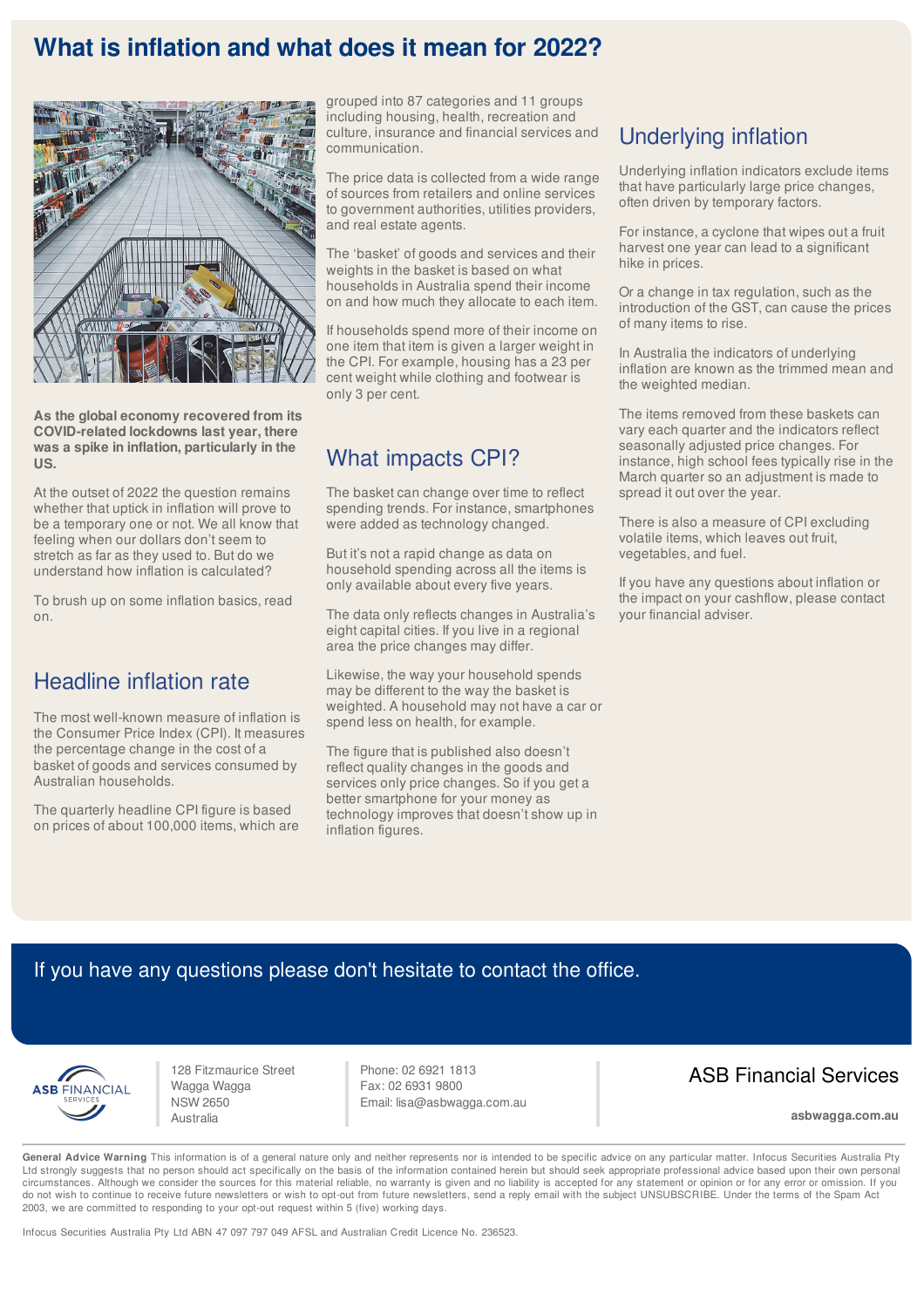# **New ID numbers now compulsory for company directors**



**All company directors – including those linked to Self-Managed Super Funds – must now obtain Director Identification Numbers under a new requirement from the Australian Business Registry Services (ABRS).**

Directors who were appointed before 31 October 2021 have one year to apply to the ABRS for their Director Identification Number – also known as a Director ID or DIN, while directors appointed after 1 November 2021 must apply within 28 days of their appointment.

The Director ID is a unique 15-digit number that verifies the identity of an individual company director. The number stays with a director for life, even if they stop being a director, change companies, change their name or move interstate or overseas. Directors receive a single ID number, even if they are a director of multiple companies.

The new mandatory requirement aims to combat fraud by preventing the use of false director identities, stopping unlawful activity such as phoenixing and making it

easier to trace directors' relationships with companies over time.

#### Who needs a Director ID?

You need a Director ID if you're a director (or alternate director) of a:

- $\rightarrow$  company
- Aboriginal and Torres Strait Islander corporation
- → corporate trustee, e.g. of a self-managed super fund
- $\rightarrow$  charity or not-for-profit organisation that is a company or Aboriginal and Torres Strait Islander corporation
- $\rightarrow$  registered Australian body, e.g. an incorporated association that is registered with the Australian Securities and Investments Commission and trades outside the state or territory in which it is incorporated
- $\rightarrow$  foreign company registered with ASIC and carrying on business in Australia.

#### When to apply for a Director ID

- $\rightarrow$  If you became a director on or before 31 October 2021, you must apply before 30 November 2022.
- $\rightarrow$  If you become a director between 1 November 2021 and 4 April 2022, you must apply within 28 days of your appointment.
- $\rightarrow$  If you become a director from 5 April 2022, you must apply before your appointment.

### How to apply for a Director ID

Go to the **ABRS website**.

Applying for a Director ID is free.

Directors must apply personally, as they need to verify their identity. No other person can apply on a director's behalf.

You can apply online, over the phone or using a paper form.

The fastest way to receive your Director ID is online, following a three-step process that begins with **setting up your mygovID** using the app (not the same as your mygov account).

Read more about how to apply on the ABRS website.

#### Need help?

Please visit the **ABRS website**, contact the ABRS, visit the ATO website or a[sk your](https://www.abrs.gov.au/director-identification-number/apply-director-identification-number) accountant for assistance.

## If you have any questions please don't hesitate to contact the office.



128 Fitzmaurice Street Wagga Wagga NSW 2650 Australia

Phone: 02 6921 1813 Fax: 02 6931 9800 Email: lisa@asbwagga.com.au

## ASB Financial Services

**asbwagga.com.au**

General Advice Warning This information is of a general nature only and neither represents nor is intended to be specific advice on any particular matter. Infocus Securities Australia Pty Ltd strongly suggests that no person should act specifically on the basis of the information contained herein but should seek appropriate professional advice based upon their own personal circumstances. Although we consider the sources for this material reliable, no warranty is given and no liability is accepted for any statement or opinion or for any error or omission. If you do not wish to continue to receive future newsletters or wish to opt-out from future newsletters, send a reply email with the subject UNSUBSCRIBE. Under the terms of the Spam Act 2003, we are committed to responding to your opt-out request within 5 (five) working days.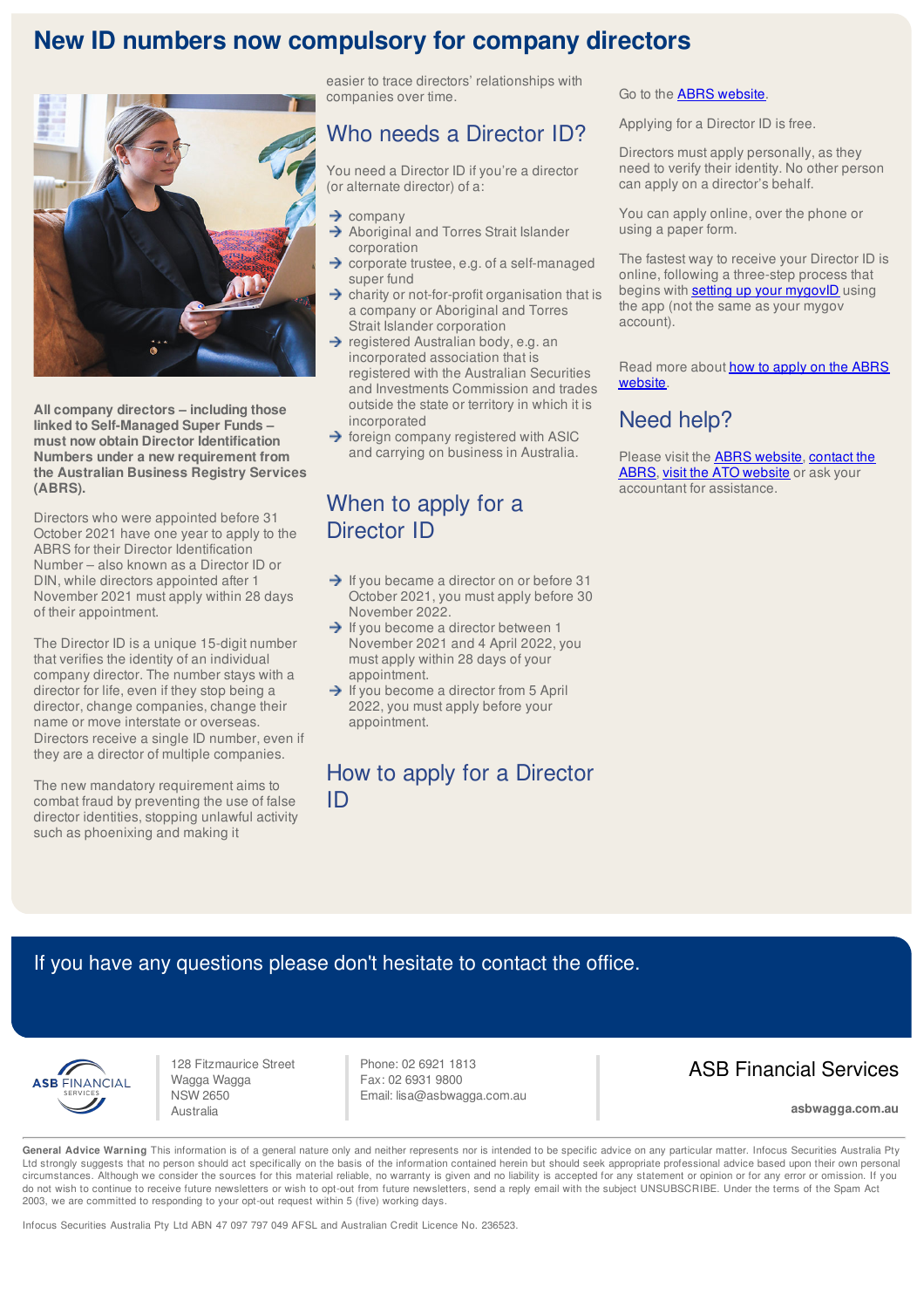# **The impact of stress on your financial decisions**



**When you are facing a financial decision, big or small, how do you determine the right course of action?** 

Decisions about money are often abstract, require us to imagine our future, and can be typically driven by emotions.

Perhaps you have the support of a financial adviser or you like to spend hours conducting your own research. Either way the decision is ultimately in your hands.

It's easy to get caught up in the details of financial decisions and that can send our stress levels skyrocketing. When we are stressed it makes us more irrational. Making any kind of decision is easier when you feel relaxed and clear. So if you're feeling under the pump here are three ways to make good financial decisions in difficult times.

## Remember your why

When we are stressed the fight or flight response kicks in. That has the

effect of narrowing our focus. It becomes harder to see other possibilities and we can get stuck in the mire of the small details.

To zoom out again practice focussing on your big picture and considering how the decision lines up with your values. Whether you're buying something big or small take a moment to ask yourself does this reflect my values as a person and will it help me get to my end goal?

## Forgive yourself

Is the pressure coming from a fear that you've been down this road before and it ended badly? Part of moving forward and making better financial decisions is to forgive yourself for the times when a choice hasn't worked out the way you hoped.

If you keep beating yourself up for a 'bad' financial decision you can end up feeling paralysed and unable to make another decision.

Ask yourself what you learned from the previous decision and focus on what you did well. Maybe you got good advice but at the last minute decided to listen to a hot investment tip from a friend. Did you do some great research but falter when it came to negotiating?

Then consider what is different this time around. Do you have a better understanding of the situation? Have you sought advice? Have you learned more about the investments or financial decisions you are considering? Or improved your negotiating skills?

#### Check your stress levels

If you're on the verge of making a financial decision check your stress levels. Ask yourself whether you feel calm or anxious. Are your thoughts racing or clear? Is someone else's anxieties influencing how you feel?

If you're not in the right mindset and emotional state to make a financial decision, give yourself some breathing space. Do something that makes you feel calm – take some deep breaths, go for a walk, sit somewhere natural – and come back to the decision when you're ready.

Notice when you tend to feel calmer. Is it when you first wake up or towards the end of the day when you feel a sense of accomplishment?

Choosing the right moment to make a decision will help keep stress from impacting your choices.

## If you have any questions please don't hesitate to contact the office.



128 Fitzmaurice Street Wagga Wagga NSW 2650 Australia

Phone: 02 6921 1813 Fax: 02 6931 9800 Email: lisa@asbwagga.com.au

## ASB Financial Services

**asbwagga.com.au**

General Advice Warning This information is of a general nature only and neither represents nor is intended to be specific advice on any particular matter. Infocus Securities Australia Pty Ltd strongly suggests that no person should act specifically on the basis of the information contained herein but should seek appropriate professional advice based upon their own personal circumstances. Although we consider the sources for this material reliable, no warranty is given and no liability is accepted for any statement or opinion or for any error or omission. If you do not wish to continue to receive future newsletters or wish to opt-out from future newsletters, send a reply email with the subject UNSUBSCRIBE. Under the terms of the Spam Act 2003, we are committed to responding to your opt-out request within 5 (five) working days.